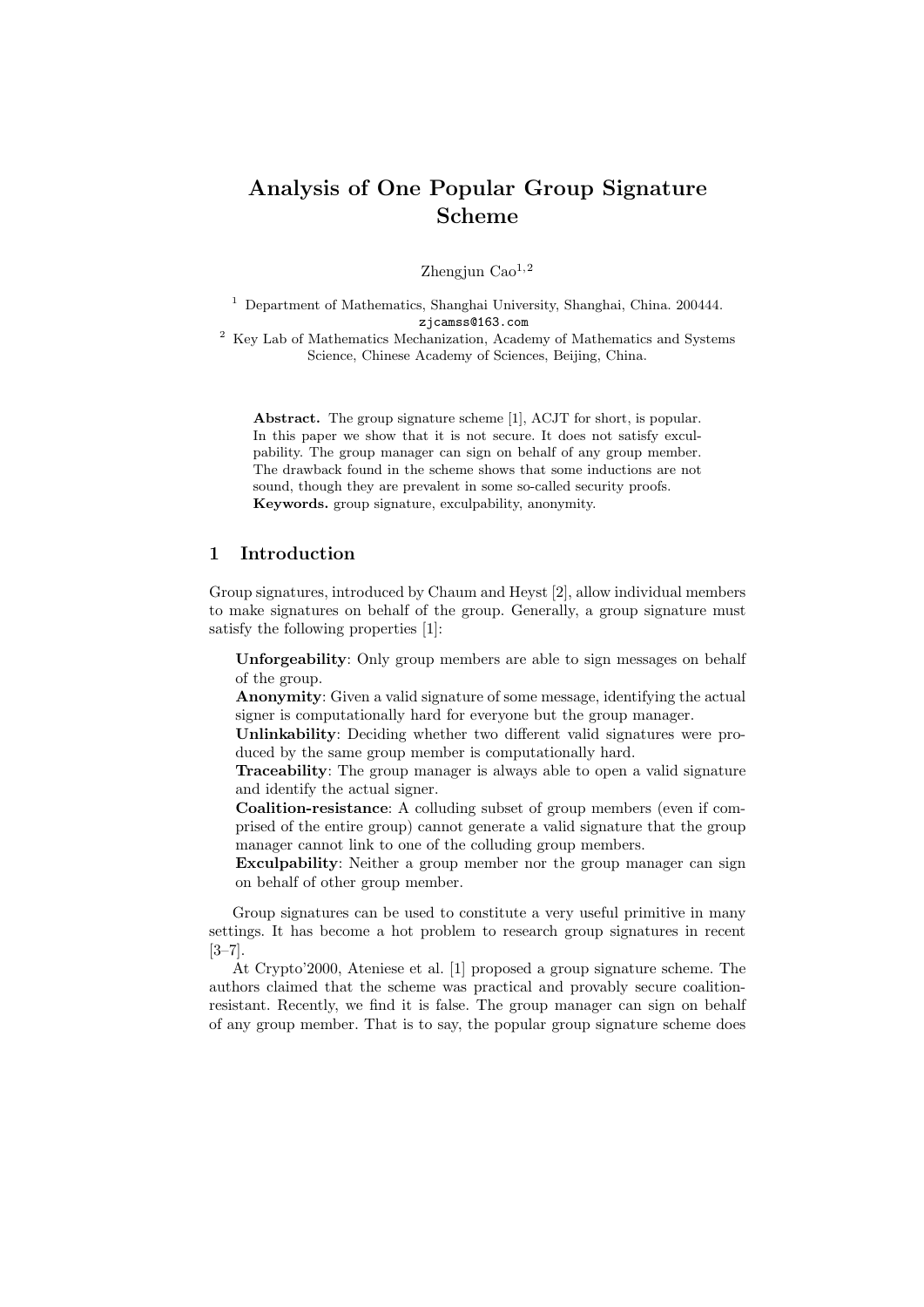#### 2 Zhengjun Cao

not satisfy exculpability. It's the first time to show that the signature scheme is not secure. The attack developed in the paper is novel and interesting. The drawback found in the popular signature scheme shows that some inductions are not sound, though they are prevalent in so-called security proofs.

The rest of the paper is organized as follows. The next section reviews ACJT group signature scheme. An attack is presented in Section 3. Some conclusion remarks are given in Section 4.

# 2 Review

Let  $\epsilon > 1, k, \ell_p$  be security parameters and let  $\lambda_1, \lambda_2, \gamma_1, \gamma_2$  denote the lengths satisfying

$$
\lambda_1 > \epsilon(\lambda_2 + k) + 2, \quad \lambda_2 > 4\ell_p, \quad \gamma_1 > \epsilon(\gamma_2 + k) + 2, \quad \gamma_2 > \lambda_1 + 2.
$$

Define the integral ranges

$$
\Lambda = [2^{\lambda_1} - 2^{\lambda_2}, 2^{\lambda_1} + 2^{\lambda_2} ], \Gamma = [2^{\gamma_1} - 2^{\gamma_2}, 2^{\gamma_1} + 2^{\gamma_2} ].
$$

Finally, let H be a collision-resistant hash function  $\mathcal{H}: \{0,1\}^* \to \{0,1\}^k$ .

The initial phase involves the group manager (GM) setting the group public key  $\mathcal Y$  and his secret key  $\mathcal S$ .

#### SETUP:

- 1. Select random secret  $\ell_p$ –bit primes  $p', q'$  such that  $p = 2p' + 1$  and  $q = 2q' + 1$ are primes. Set the modulus  $n = pq$ .
- 2. Choose random elements  $a, a_0, g, h \in_R QR(n)$  (of order  $p'q'$ ).
- 3. Choose a random secret element  $x \in_R Z^*_{p'q'}$  and set  $y = g^x \mod n$ .
- 4. The group public key is :  $\mathcal{Y} = (n, a, a_0, y, g, h)$ .
- 5. The corresponding secret key (known only to GM) is:  $\mathcal{S} = (p', q', x)$ .

Suppose now that a new user wants to join the group. We assume that communication between the user and the group manager is secure. The selection of per-user parameters is done as follows:

## JOIN:

1. User  $P_i$  generates a secret exponent  $\bar{x}_i \in_R ]0, 2^{\lambda_2}$ , a random integer  $\bar{r} \in_R [0, n^2]$  and sends  $C_1 = g^{\bar{x}_i} h^{\bar{r}}$  mod n to GM and proves him knowledge of the representation of  $C_1$  w.r.t. bases g and h.

2. GM checks that  $C_1 \in QR(n)$ . If this is the case, GM selects  $\alpha_i$  and  $\beta_i \in_R ]0, 2^{\lambda_2} [$  at random and sends  $(\alpha_i, \beta_i)$  to  $P_i$ .

3. User  $P_i$  computes  $x_i = 2^{\lambda_1} + (\alpha_i \bar{x}_i + \beta_i \mod 2^{\lambda_2})$  and sends GM the value  $C_2 = a^{x_i} \mod n$ . The user also proves to GM:

(a) that the discrete log of  $C_2$  w.r.t. base a lies in  $\Lambda$ , and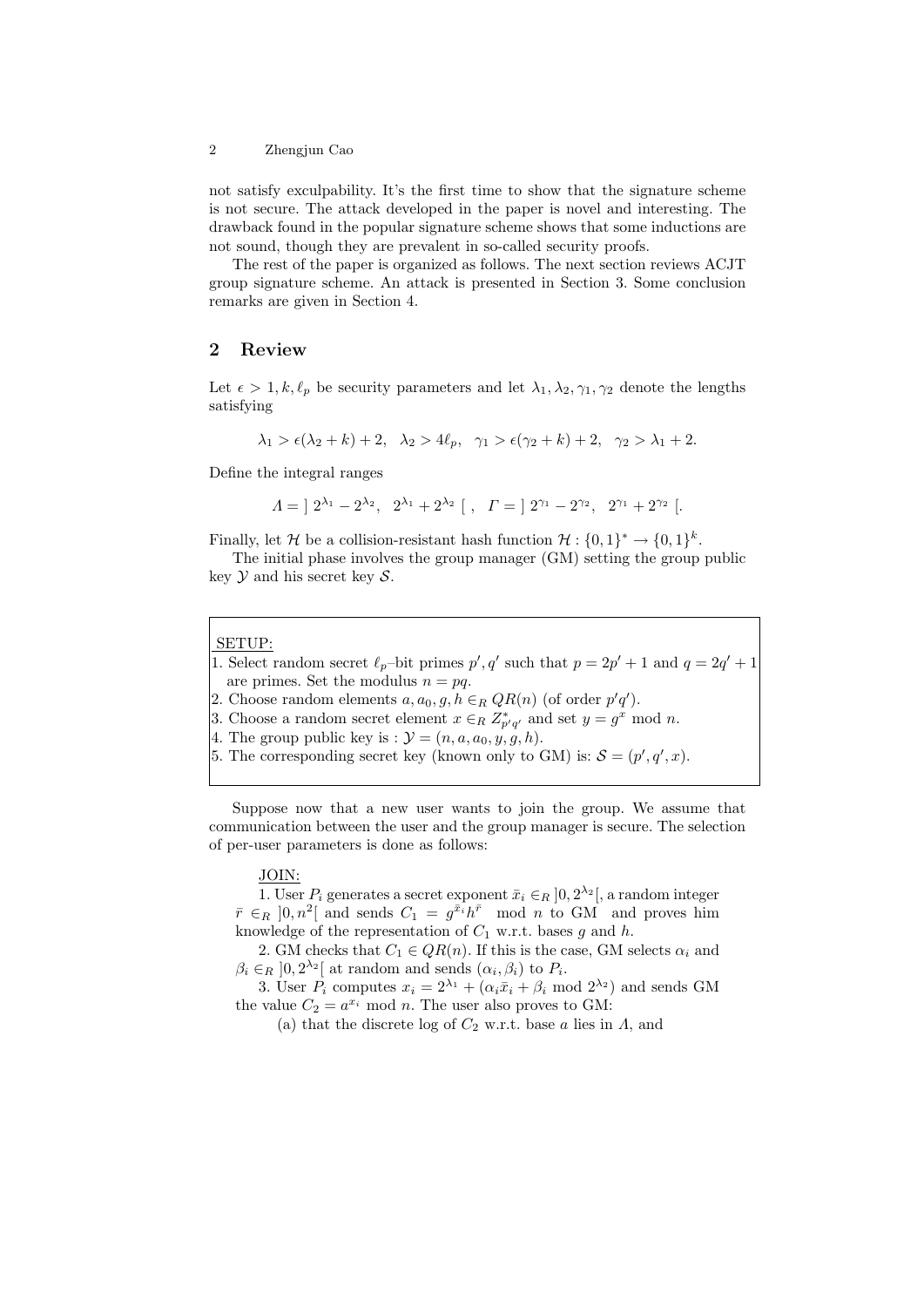- (b) knowledge of integers  $u, v$ , and  $\omega$  such that
- i. u lies in  $]-2^{\lambda_2}, 2^{\lambda_2}$ ,
- ii. u equals the discrete log of  $C_2/a^{2^{\lambda_1}}$  w.r.t. base a, and
- iii.  $C_1^{\alpha_i} g^{\beta_i}$  equals  $g^u (g^{2^{\lambda_2}})^v h^{\omega}$ .

(The statements (i–iii) prove that the user's membership secret  $x_i =$  $log_a C_2$  is correctly computed from  $C_1, \alpha_i$ , and  $\beta_i$ .)

4. GM checks that  $C_2 \in QR(n)$ . If this is the case and all the above proofs were correct, GM selects a random prime  $e_i \in_R \Gamma$  and computes  $A_i := (C_2 a_0)^{1/e_i}$  mod n. Finally, GM sends  $P_i$  the new membership certificate  $[A_i, e_i]$ . (Note that  $A_i = (a^{x_i} a_0)^{1/e_i} \mod n$ .)

5. User  $P_i$  verifies that  $a^{x_i}a_0 \equiv A_i^{e_i} \mod n$ .

Armed with a membership certificate  $[A_i, e_i]$ , a group member can generate anonymous and unlinkable group signatures on a generic message  $m \in \{0,1\}^*$ :

## SIGN:

1. Generate a random value  $\omega \in_R \{0,1\}^{2\ell_p}$  and compute:

$$
T_1 = A_i y^{\omega} \mod n
$$
,  $T_2 = g^{\omega} \mod n$ ,  $T_3 = g^{e_i} h^{\omega} \mod n$ .

2. Randomly choose  $r_1 \in_R \pm \{0,1\}^{\epsilon(\gamma_2+k)}$ ,  $r_2 \in_R \pm \{0,1\}^{\epsilon(\lambda_2+k)}$ ,  $r_3 \in_R \pm \{0,1\}^{\epsilon(\gamma_1+2\ell_p+k+1)}$ ,  $r_4 \in_R \pm \{0,1\}^{\epsilon(2\ell_p+k)}$  and compute:  $d_1 = T_1^{r_1} / (a^{r_2} y^{r_3}) \text{ mod } n, \quad d_2 = T_2^{r_1} / g^{r_3} \text{ mod } n$  $d_3 = g^{r_4} \mod n,$   $d_4 = g^{r_1} h^{r_4} \mod n$  $c = \mathcal{H}(g \parallel h \parallel y \parallel a_0 \parallel a \parallel T_1 \parallel T_2 \parallel T_3 \parallel d_1 \parallel d_2 \parallel d_3 \parallel d_4 \parallel m)$  $s_1 = r_1 - c(e_i - 2^{\gamma_1}), \qquad s_2 = r_2 - c(x_i - 2^{\lambda_1}),$  $s_3 = r_3 - c e_i \omega$ ,  $s_4 = r_4 - c \omega$  (all in **Z**). 3. Output  $(c, s_1, s_2, s_3, s_4, T_1, T_2, T_3)$ .

A verifier can check the validity of a signature  $(c, s_1, s_2, s_3, s_4, T_1, T_2, T_3)$  on the message  $m$  as follows:

VERIFY:  
1. Compute  

$$
c' = \mathcal{H}(g \parallel h \parallel y \parallel a_0 \parallel a \parallel T_1 \parallel T_2 \parallel T_3 \parallel d'_1 \parallel d'_2 \parallel d'_3 \parallel d'_4 \parallel m)
$$

where

$$
d'_1 = a_0^c T_1^{s_1 - c2^{\gamma_1}} / (a^{s_2 - c2^{\lambda_1}} y^{s_3}) \mod n, \qquad d'_2 = T_2^{s_1 - c2^{\gamma_1}} / g^{s_3} \mod n,
$$
  

$$
d'_3 = T_2^c g^{s_4} \mod n, \qquad d'_4 = T_3^c g^{s_1 - c2^{\gamma_1}} h^{s_4} \mod n
$$

2. Accept the signature if and only if  $c = c'$  and

$$
s_1 \in \pm \{0,1\}^{\epsilon(\gamma_2 + k) + 1}, \qquad s_2 \in \pm \{0,1\}^{\epsilon(\lambda_2 + k) + 1},
$$
  

$$
s_3 \in \pm \{0,1\}^{\epsilon(\gamma_1 + 2\ell_p + k + 1) + 1}, \quad s_4 \in \pm \{0,1\}^{\epsilon(2\ell_p + k) + 1}
$$

.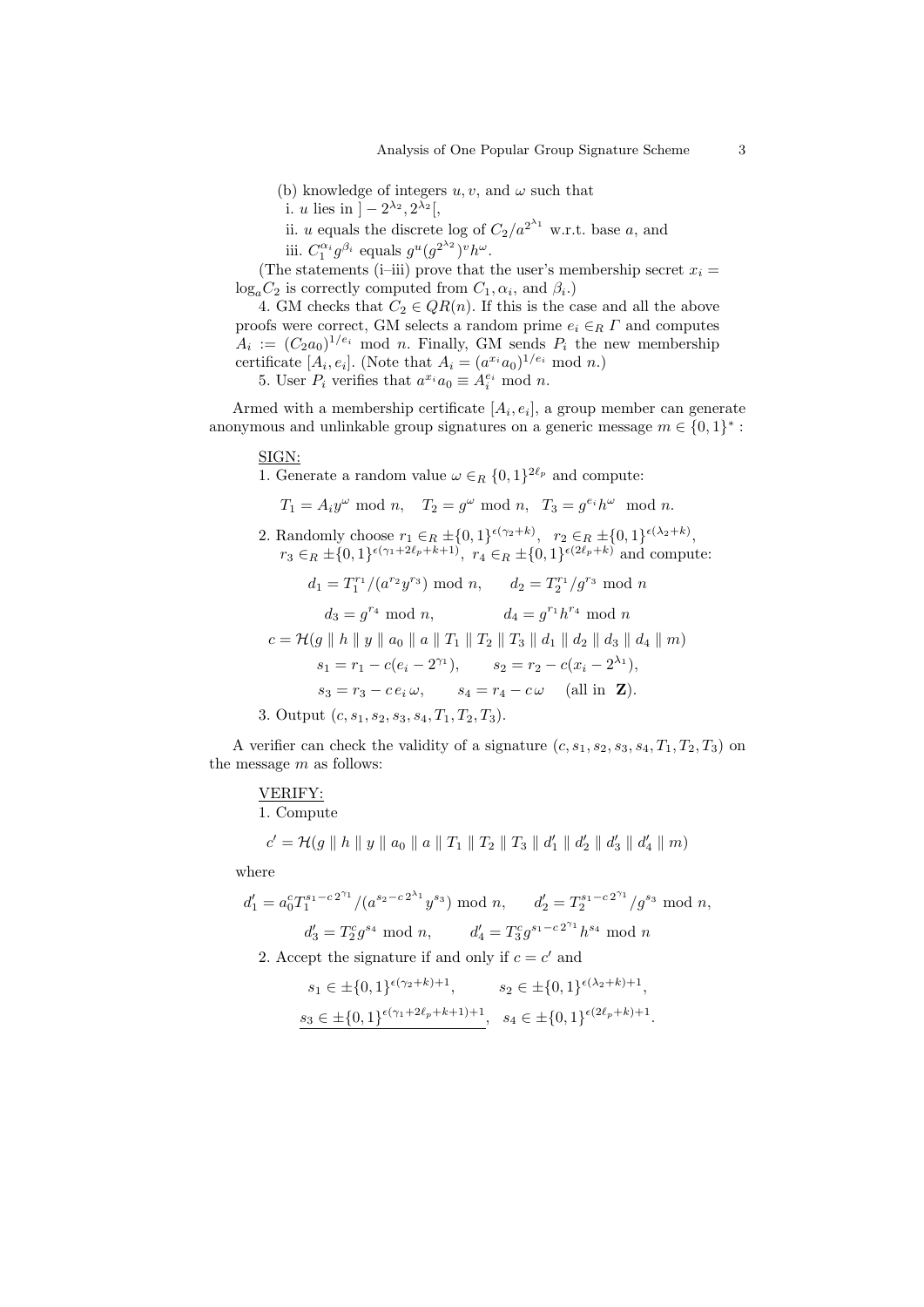4 Zhengjun Cao

In case of a dispute, GM executes the following procedure:

OPEN: 1. Check the signature's validity via the VERIFY procedure. 2. Recover  $A_i$  (and thus the identity of  $P_i$ ) as  $A_i = T_1/T_2^x \mod n$ . 3. Prove that  $\log_g y = \log_{T_2}(T_1/A_i \mod n)$ .

Remark 1: In the original description [1], we observe that

 $r_3 \in_R \pm \{0,1\}^{\epsilon(\gamma_1+2\ell_p+k+1)}, \quad s_3 \in \pm \{0,1\}^{\epsilon(\lambda_1+2\ell_p+k+1)+1}$ 

It's not difficult to find it should be corrected to keep the consistency between  $r_3$  and  $s_3$ .

## 3 Analysis

In this section, we show that ACJT group signature scheme doesn't satisfy exculpability. More precisely, we find the group manager (GM) can sign on behalf of any member if GM replaces Step 2 in the original SETUP phase with following:

> 2. Choose random elements  $a_0, g, h \in_R QR(n)$  (of order  $p'q'$ ) and set  $a = a_0^t \pmod{n}$ , where  $t \in_R \mathbf{Z}_{p'q'}^*$ .

Then GM records  $(a^{x_i}, A_i, e_i)$  in the JOIN phase (pointing to the member  $P_i$ ). Note that no member can prevent GM from setting  $a = a_0^t \pmod{n}$ .

Using  $(t, a^{x_i}, A_i, e_i)$  and the secret key  $(p', q')$ , GM can sign on behalf of the member  $P_i$ . Given a message  $m$ , GM proceeds as follows:

1. Choose  $\omega \in_R \{0,1\}^{2\ell_p}$  and compute:

 $T_1 = A_i y^{\omega} \text{ mod } n$ ,  $T_2 = g^{\omega} \text{ mod } n$ ,  $T_3 = h^{\omega} \text{ mod } n$ .

2. Choose  $b_1, b_2 \in_R \mathbb{Z}_n$ ,  $r_4 \in_R \pm \{0,1\}^{\epsilon(2\ell_p+k)}$  and compute

$$
d_1 = (a^{x_i})^{b_1} y^{b_2}, \quad d_2 = g^{b_2}, \quad d_3 = g^{r_4}, \quad d_4 = g^{b_1 e_i} h^{r_4} \pmod{n}.
$$

$$
c = \mathcal{H}(g \parallel h \parallel y \parallel a_0 \parallel a \parallel T_1 \parallel T_2 \parallel T_3 \parallel d_1 \parallel d_2 \parallel d_3 \parallel d_4 \parallel m)
$$

3. Choose  $X \in_R \Lambda$  and compute

$$
R_1 = (c+b_1)e_i
$$
,  $R_2 = cX + t^{-1}(c+b_1)$ ,  $R_3 = \omega R_1 - b_2 \pmod{\phi(n)}$ 

- 4. Choose proper  $\rho_1, \rho_2, \rho_3 \in \mathbb{Z}$  such that
	- $r_1 = R_1 + \rho_1 \phi(n) \in \pm \{0,1\}^{\epsilon(\gamma_2 + k)}$  $r_2 = R_2 + \rho_2 \phi(n) \in \pm \{0,1\}^{\epsilon(\lambda_2 + k)}$  $r_3 = R_3 + \rho_3 \phi(n) \in \pm \{0,1\}^{\epsilon(\gamma_1 + 2\ell_p + k + 1)}$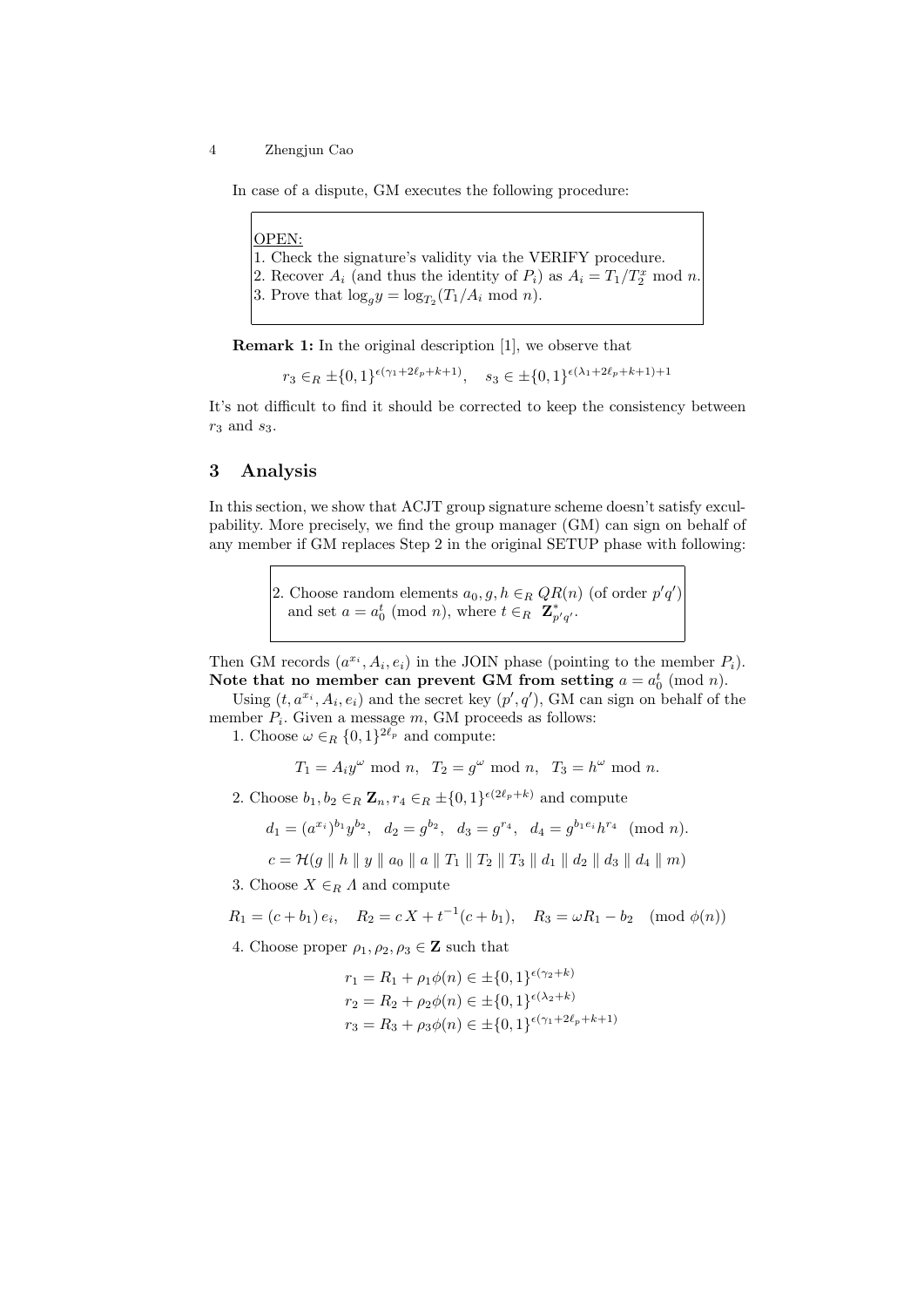(Since  $R_1, R_2, R_3 \in \mathbb{Z}_n$ ,  $n = (2p'+1)(2q'+1)$ ,  $|p'| = |q'| = \ell_p$ ,  $\epsilon > 1$ ,  $\gamma_1 >$  $\epsilon(\gamma_2 + k) + 2$ ,  $\gamma_2 > \lambda_1 + 2$ ,  $\lambda_1 > \epsilon(\lambda_2 + k) + 2$  and  $\lambda_2 > 4\ell_p$ , it's easy to find  $\rho_1, \rho_2, \rho_3 \in \mathbb{Z}$  satisfying the above restrictions.)

5. Compute

$$
s_1 = r_1 - c(e_i - 2^{\gamma_1}), \quad s_2 = r_2 - c(X - 2^{\lambda_1}),
$$
  
 $s_3 = r_3 - ce_i \omega, \quad s_4 = r_4 - c\omega$  (all in **Z**).

6. Output  $(c, s_1, s_2, s_3, s_4, T_1, T_2, T_3)$ .

**Correctness:** For convenience, denote by  $\xi_i$  the inverse of  $e_i$  modulo  $\phi(n)$ , i.e.,

$$
e_i \, \xi_i = 1 \bmod \phi(n)
$$

Hence, we have

$$
d'_{1} = a_{0}^{c}T_{1}^{s_{1}-c2\gamma_{1}}/(a^{s_{2}-c2\lambda_{1}}y^{s_{3}}) = a_{0}^{c}(A_{i}y^{\omega})^{r_{1}-ce_{i}}/(a^{r_{2}-cX}y^{r_{3}-ce_{i}\omega})
$$
  
\n
$$
= a_{0}^{c}((a^{x_{i}}a_{0})^{\xi_{i}})^{(r_{1}-ce_{i})}y^{\omega r_{1}-r_{3}}/a^{r_{2}-cX}
$$
  
\n
$$
= (a^{x_{i}})^{r_{1}\xi_{i}-c}a_{0}^{c+r_{1}\xi_{i}-c}y^{\omega r_{1}-r_{3}}/a^{r_{2}-cX} = (a^{x_{i}})^{r_{1}\xi_{i}-c}a_{0}^{r_{1}\xi_{i}}y^{\omega r_{1}-r_{3}}/a_{0}^{t(r_{2}-cX)}
$$
  
\n
$$
= (a^{x_{i}})^{r_{1}\xi_{i}-c}a_{0}^{r_{1}\xi_{i}-t(r_{2}-cX)}y^{\omega r_{1}-r_{3}} = (a^{x_{i}})^{R_{1}\xi_{i}-c}a_{0}^{R_{1}\xi_{i}-t(R_{2}-cX)}y^{\omega R_{1}-R_{3}}
$$
  
\n
$$
= (a^{x_{i}})^{b_{1}}a_{0}^{c+b_{1}-t(c+b_{1})t^{-1}}y^{b_{2}} = (a^{x_{i}})^{b_{1}}y^{b_{2}} = d_{1} \pmod{n}
$$

$$
d'_2 = T_2^{s_1 - c2^{\gamma_1}} / g^{s_3} = (g^\omega)^{r_1 - c e_i} / g^{r_3 - c e_i \omega}
$$
  
=  $g^{\omega r_1 - r_3} = g^{\omega R_1 - R_3} = g^{b_2} = d_2 \pmod{n}$   

$$
d'_3 = T_2^c g^{s_4} = (g^\omega)^c g^{r_4 - \omega c} = g^{r_4} = d_3 \pmod{n}
$$

$$
d'_4 = T_3^c g^{s_1 - c2^{\gamma_1}} h^{s_4} = (h^{\omega})^c g^{r_1 - c e_i} h^{r_4 - c \omega}
$$
  
=  $g^{R_1 - c e_i} h^{r_4} = g^{b_1 e_i} h^{r_4} = d_4 \pmod{n}$ 

Thus  $c' = c$ . It's easy to check that

$$
s_1 \in \pm \{0, 1\}^{\epsilon(\gamma_2 + k) + 1}, \quad s_2 \in \pm \{0, 1\}^{\epsilon(\lambda_2 + k) + 1},
$$
  

$$
s_3 \in \pm \{0, 1\}^{\epsilon(\gamma_1 + 2\ell_p + k + 1) + 1}, \quad s_4 \in \pm \{0, 1\}^{\epsilon(2\ell_p + k) + 1}.
$$

Clearly, we also have

$$
T_1/T_2^x = A_i y^{\omega}/(g^{\omega})^x = A_i \quad \mod n
$$

Therefore, the scheme is not exculpable.

Remark 2: The authors [1] claimed that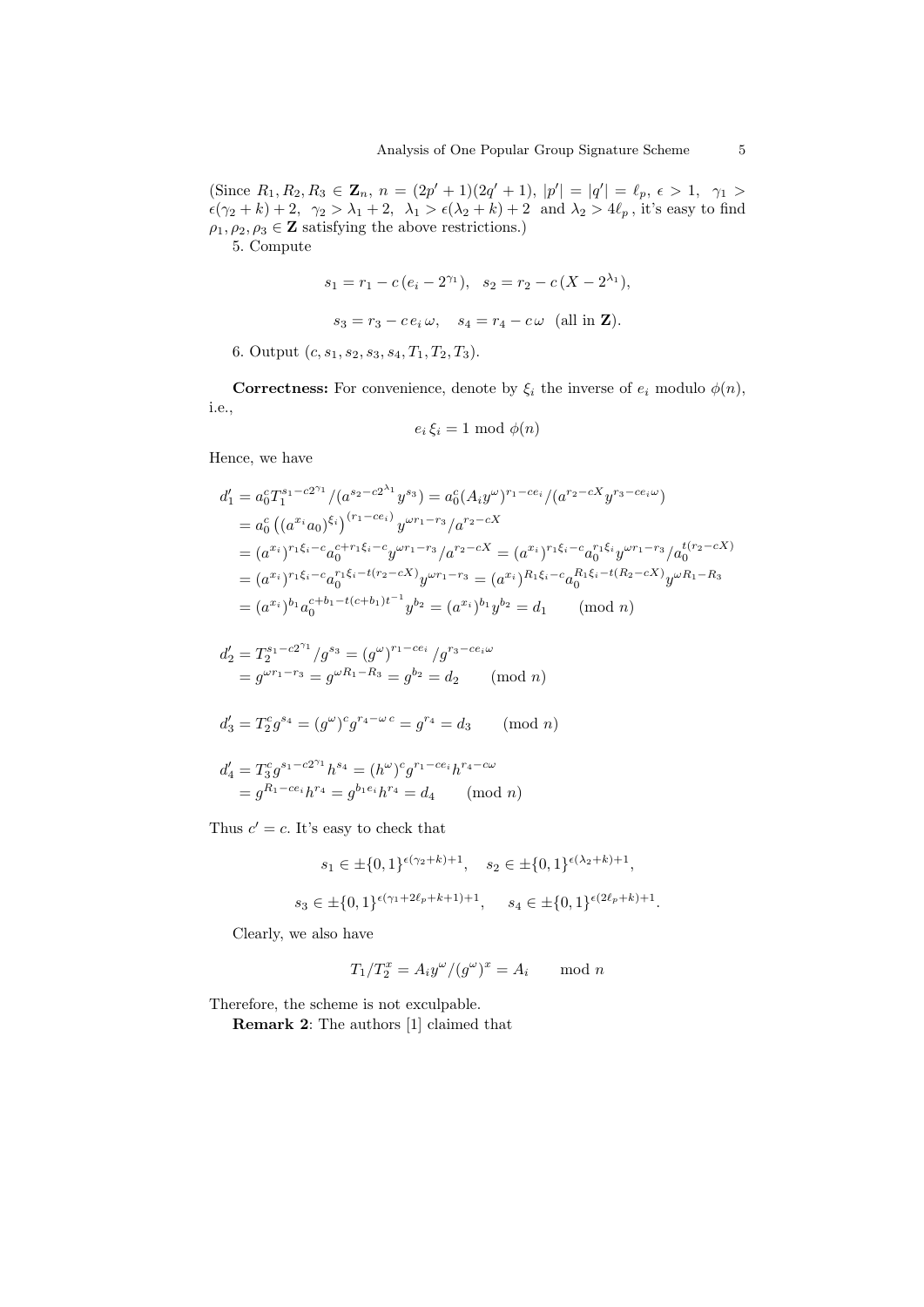#### 6 Zhengjun Cao

First note that due to Corollary 2, GM does not get any information about a user's secret  $x_i$  apart from  $a^{x_i}$ . Thus, the value  $x_i$  is computationally hidden from GM. Next note that  $T_1, T_2$ , and  $T_3$  are an unconditionally binding commitments to  $A_i$  and  $e_i$ . One can show that, if the factorization of  $n$  would be publicly known, the interactive proof underlying the group signature scheme is a proof of knowledge of the discrete log of  $A_i^{e_i}/a_0$  (provided that  $\ell_p$  is larger than twice to output length of the hash function / size of the challenges). Hence, not even the group manager can sign on behalf of  $P_i$  because computing discrete logarithms is assumed to be infeasible.

But by the above attack, GM is not forced to know a user's secret  $x_i$  even that  $T_1, T_2$ , and  $T_3$  are an unconditionally binding commitments to  $A_i$  and  $e_i$ . We should stress that the likes of the above induction are not sound, though they are prevalent in some so-called security proofs.

### 4 Conclusion

In this paper we show that ACJT group signature scheme is insecure. The attack introduced in the paper will be helpful for researching group signature schemes in the future. Incidently, the fair E-cash system [8] directly based on ACJT fails. But it seems that the attack does not apply to the extensions of ACJT proposed in [9]. The extension proposed in [10] appears to resist the attack at the cost of the presence of a trusted third party.

### Acknowledgements

I would like to express my sincere gratitude to my supervisor Professor M.L. Liu for many enlightening suggestions. Thanks also go to those anonymous referees who contributed with their expertise to the final version of the paper. This work is supported by National Natural Science Foundation of China (90304012) and Project 973 (2004CB318000).

### References

- [1] G. Ateniese, J. Camenisch, M. Joye, and G. Tsudik. A practical and provably secure coalition-resistant group signature scheme. CRYPTO'2000, LNCS 1880, pp.255– 270. Springer-Verlag, 2000.
- [2] D. Chaum and E. van Heyst. Group signatures. EUROCRYPT'1991, LNCS 547, pp.257–265. Springer-Verlag, 1992.
- [3] D. Song. Practical forward-secure group signature schemes. ACM Symposium on Computer and Communication Security, pp.225–234, November 2001.
- [4] E. Bresson and J. Stern. Efficient revocation in group signatures. PKC'2001, LNCS 1992, pp.190–206. Springer-Verlag, 2001.
- [5] G. Ateniese and B. de Medeiros. Efficient group signatures without trapdoors. ASIACRYPT'2003, LNCS 2894, pp.246–268. Springer-Verlag, 2003.